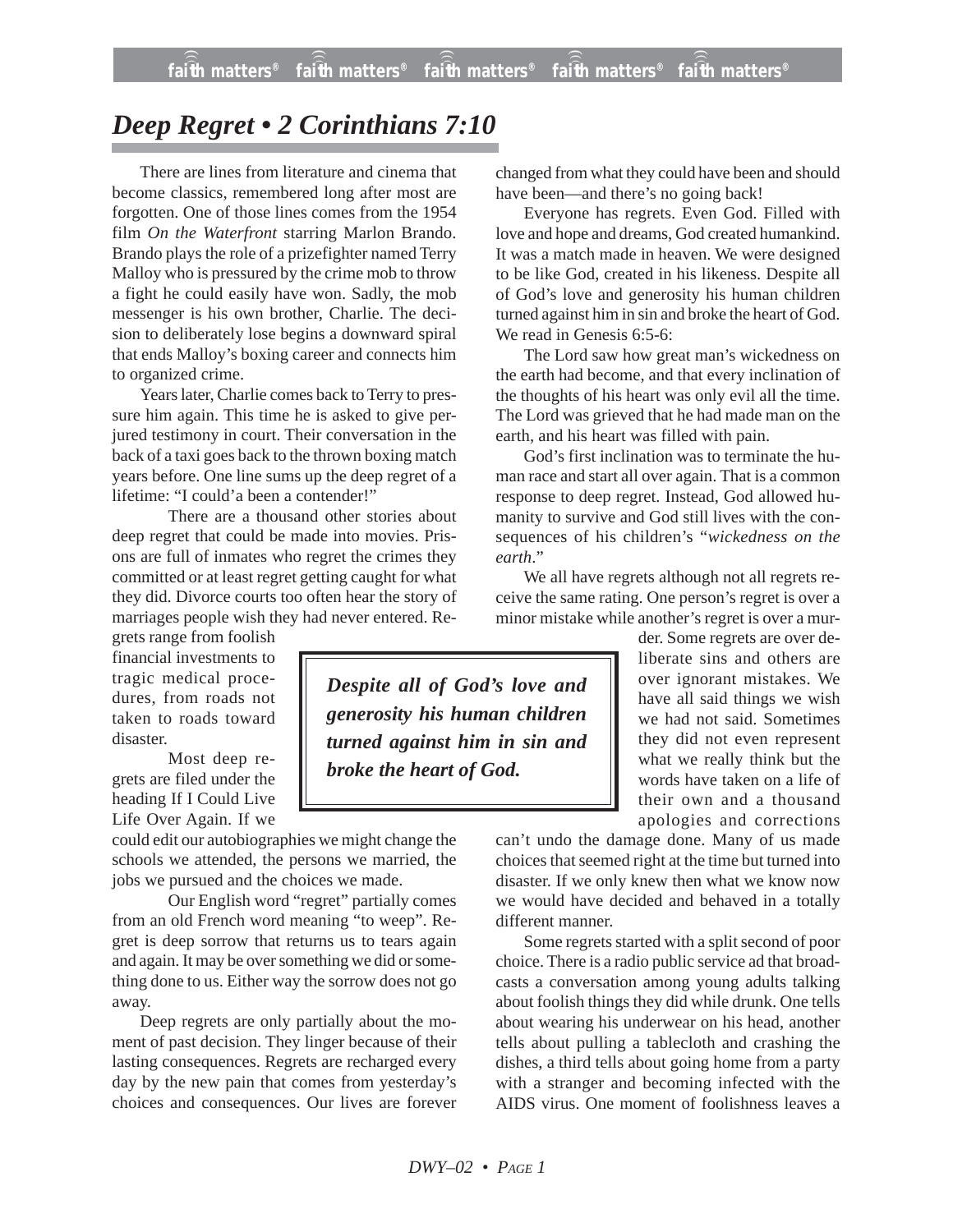lifetime of regret.

Smaller or greater we all have regrets. And, if you claim to be the rare exception that has lived a totally regret-free life, you need to know that the longer you live the higher your probability of some future deep regret.

There are a million possible responses to our regrets but no one can change yesterday. Not even God. Maybe we can make repairs, remedies or restitution but we cannot rewrite yesterday. What was said was said. What happened did happen. There is no going back.

Recognition that we cannot change the post is an important and necessary step toward dealing with yesterday. We reach a point where it is counterproductive to rehearse what happened over and over in our minds. There is no point in wondering how life would have been different if yesterday had not happened.

The reality is that our past is always part of our present. It's like your birth date. You may prefer to have been born in another month or a different year or under alternate circumstances but you cannot. Your birth date is when it is and it is part of what makes you who you are.

Remember some of the Bible biographies. Moses regretted his disobedience of God that prohibited him from leading Israel into the Promised Land. David regretted his adultery. Peter regretted his denial of Jesus. Thomas regretted his doubts. In every case they moved on with life and made future choices knowing that they could not delete or edit their history. We must deal with our yesterdays by acknowledging who we are and then live the life we have for God—from now on.

I heard about a New York rabbi who said, "At the end of your life God will not ask you why you weren't Moses. He will ask you why you weren't you." Who we are includes when we were born, all of our gifts, great successes and deep regrets. God invites us to live for him in our skins and our stories. Everyone has regrets. No one can change yesterday. But we do have a choice about tomorrow.

There is a godly approach to sorrow and a worldly approach to sorrow. Christians are called to a godly response. However, those around us who don't know about the godly option would push us toward a worldly approach.

We read in II Corinthians 7:10 that "*Godly sor-*

*row brings repentance that leads to salvation and leaves no regret, but worldly sorrow brings death*." Godly sorrow seeks to please God and brings repentance (behavioral change). The result is salvation and release from regret. Worldly sorrow centers on self and is expressed in resentment and blame. It's a killer.

Here's the difference. Some people bring God into their sorrow. Godly sorrow learns from mistakes, seeks forgiveness and trusts God to deal with the past and lead us into the future. While this is mostly rooted in our relationship with God it is obedient to do whatever God asks of us to deal with the regret.

Some people leave God out of their sorrow. They choose to be bitter, blaming and resentful. They refuse to forgive others and will not forgive themselves. Their regret poisons their souls and destroys their lives.

We each must choose. Will we deal with deep regret God's way or the world's way? God's way may not be easy. When you have been robbed or raped, when your husband or wife has betrayed you, when you have lost everything because of a oneminute mistake, it takes enormous faith and courage to forgive and do what is right.

God's way is often a process. Deep regret rarely goes away with a single treatment. We need to keep coming back to Jesus for more counsel, repeated confession, fresh forgiveness and step-by-step healing.

The critical choice is this: Will we allow yesterday's regret to grow us or grieve us? Will we change toward good or slowly die from remorse? When we go to God with our deep regret he begins to renew us. He uses different approaches with different people and circumstances.

Joseph's brothers, in the beginning of the Bible, sold him into slavery. As a slave he worked hard and did everything right. Because of the unfulfilled lust of his master's wife Joseph ended up in prison for a crime he did not commit. He had a lot to regret and plenty of cause for resentment. Yet God used the bad events in Joseph's life to bring him to a position of political prominence and power that saved his own family from starvation. God turned evil into good.

Joseph's response to his brothers in Genesis 50:20 indicates his godly approach to deep regret